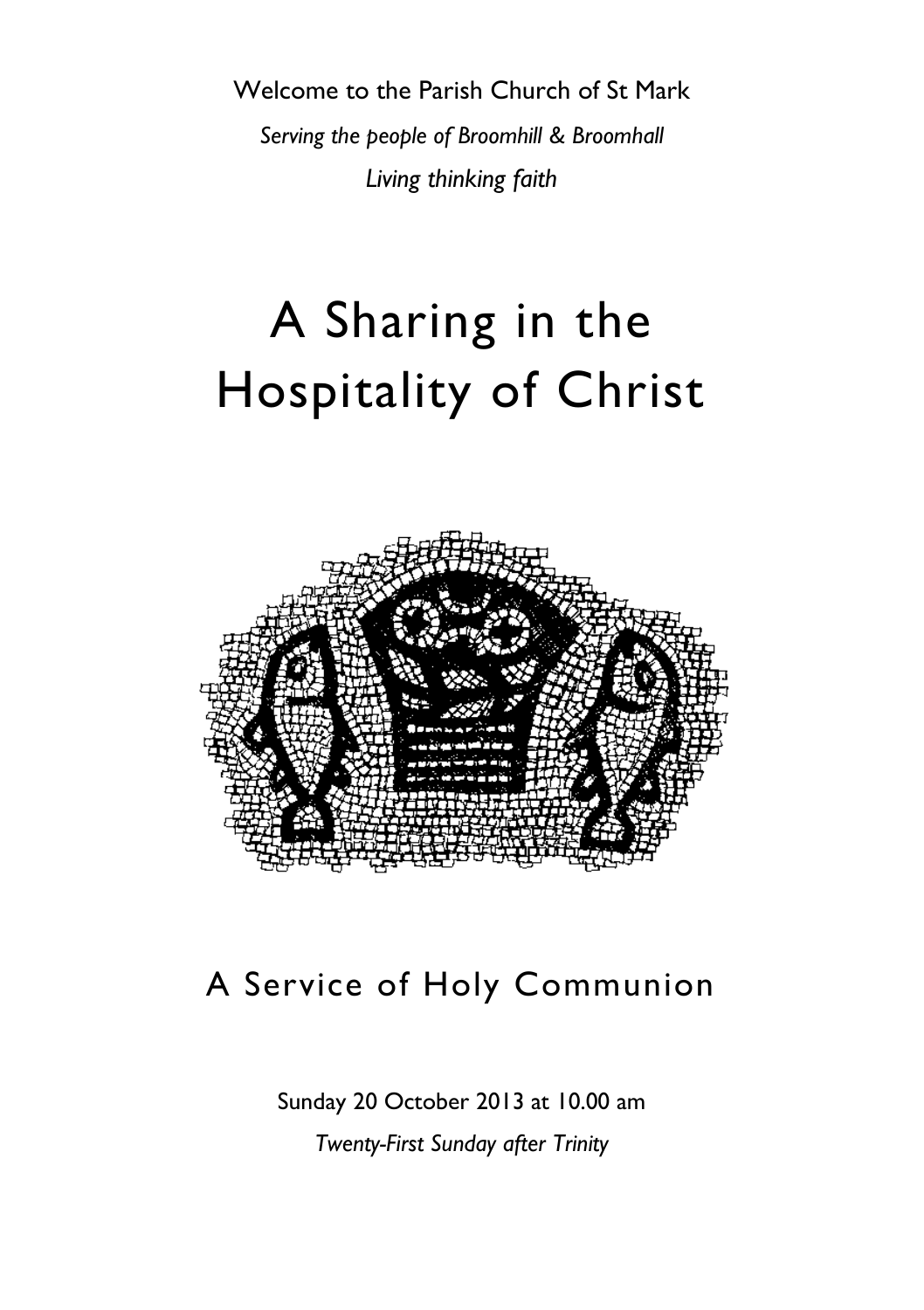# *Welcome*

Welcome and greetings, especially if you are new to St Mark's. May you soon discover what you are seeking and find companions for life's journey. This communion is more complete with you being a part of it.

Today's liturgy takes the form of a simple, yet profound, meal of thanksgiving and hospitality, a Eucharist or Holy Communion, which originates in the ministry of Jesus and has characterised Christian worship through the centuries.

In recognition of the  $50<sup>th</sup>$  anniversary of the consecration of the new St Mark's, former clergy and members of staff have been invited back to preach. This morning, we welcome John Giles and Jill.

To use the *Induction Loop*, please select the *T Setting* on your  $\mathcal{F}_{\overline{1}}$  hearing aid. We ask that *mobile phones* and *pagers* be switched off or set to silent mode. LARGE PRINT versions of worship materials are available.

Before the service begins, we are all invited to share in a few moments of quietness in preparation for worship.

# *Preparing for worship*

Wait without expectation which might focus attention too narrowly, so that we miss the coming. Wait with expectancy, alert, hearts, minds, hands, ears open to receive the gift. *(Ann Lewin)*

 $\label{eq:2.1} \begin{array}{cccccccccccccc} \mathcal{E}_{\mathcal{F}} & \mathcal{E}_{\mathcal{F}} & \mathcal{E}_{\mathcal{F}} & \mathcal{E}_{\mathcal{F}} & \mathcal{E}_{\mathcal{F}} & \mathcal{E}_{\mathcal{F}} \end{array} \end{array}$ 

Journeying away from home is a necessary part of our growth and maturation; until we reach a point when we can return and receive it in a more generous light.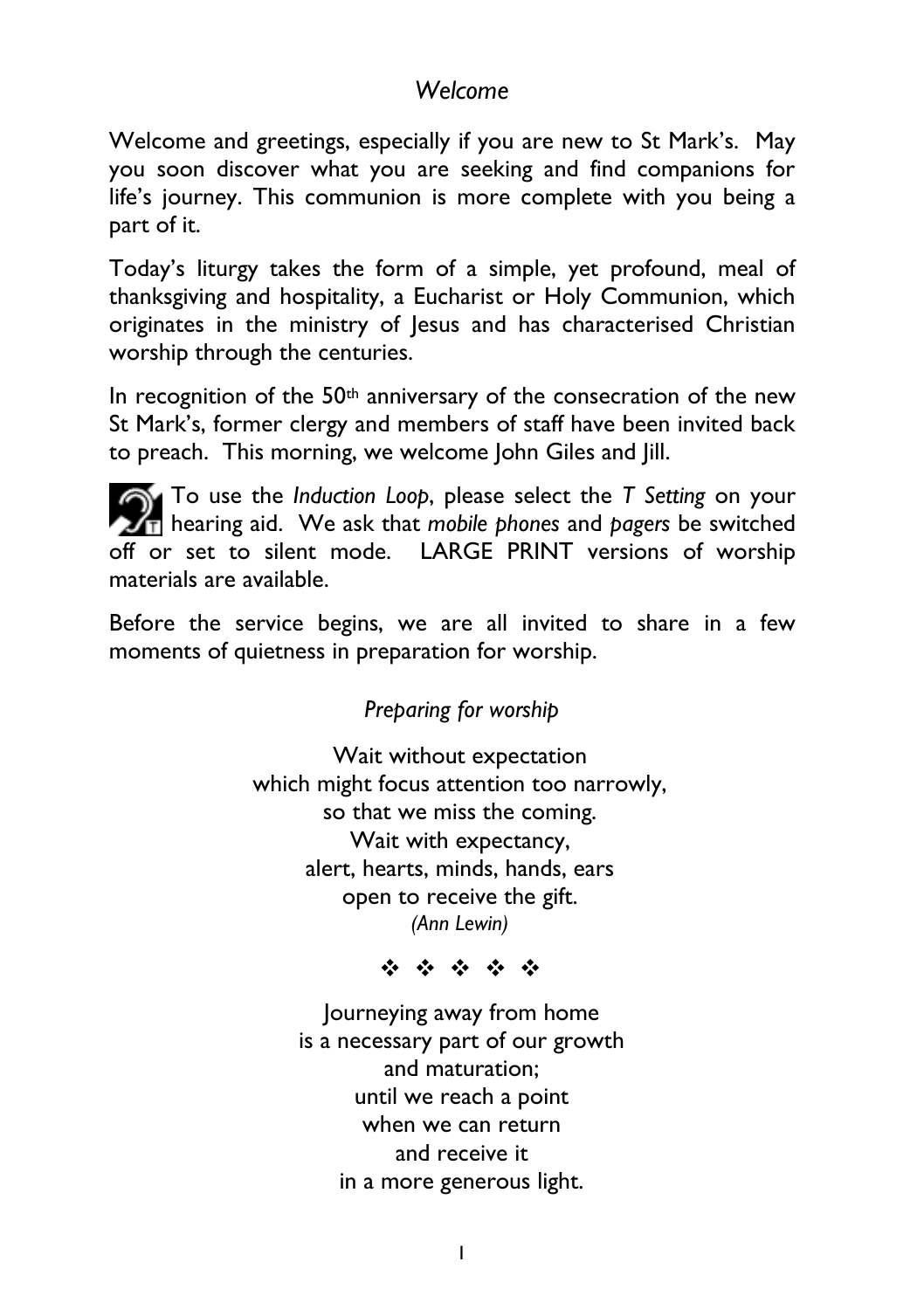# **Gathering**

*Organ Voluntary*

### Welcome

# Hymn

NEW EVERY morning is the love our wakening and uprising prove; through sleep and darkness safely brought, restored to life and power and thought.

New mercies, each returning day, hover around us while we pray; new perils past, new sins forgiven, new thoughts of God, new hopes of heaven.

If on our daily course our mind be set to hallow all we find, new treasures still, of countless price, God will provide for sacrifice.

Old friends, old scenes, will lovelier be, as more of heaven in each we see; some softening gleam of love and prayer shall dawn on every cross and care.

The trivial round, the common task, will furnish all we ought to ask. Lord, help us, this and every day, to live more nearly as we pray.

> *John Keble (1792-1866). Tune: Melcombe.*

Prayers of Approach

May God be with you: **and also with you.**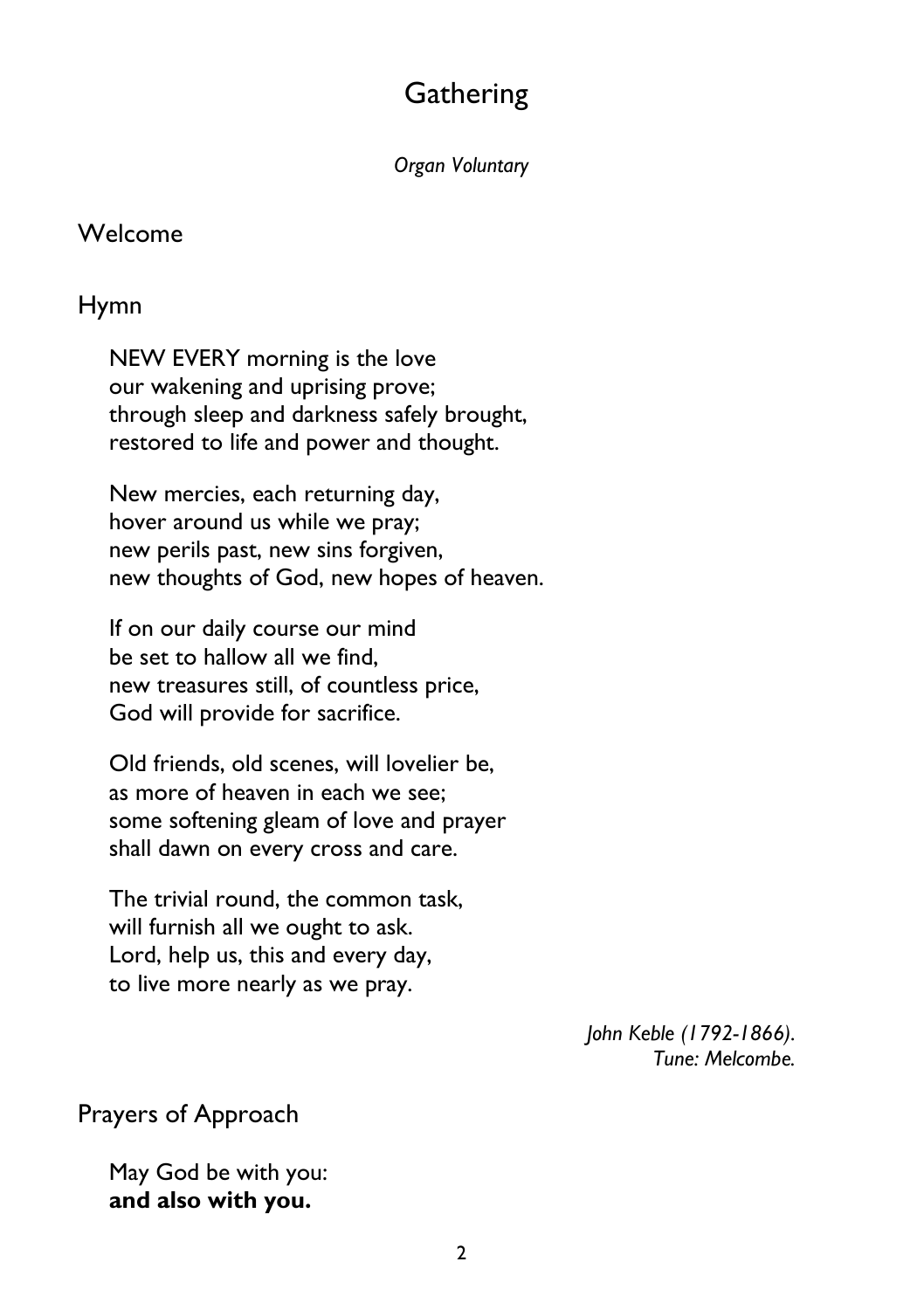**EVER-LOVING GOD, to whom all hearts are open, all desires known, and from whom no secrets are hidden; cleanse the thoughts of our hearts by the inspiration of your Holy Spirit, that we may perfectly love you, and worthily magnify your holy name, through Christ our Lord. Amen.**

*We remain standing until after the Collect; if you would be more comfortable seated, please feel free to sit down.*



# Magnificat – Rejoice!

*Margaret Rizza (b 1926).*

*My soul magnifies and rejoices in the Lord*

# **Collect**

Let us pray. *(please remain standing)*

Mysterious God, in whom all opposites meet and find their fulfilment: draw us into your covenant of love that we may be reconciled to those who seem dangerous and strange, recognising a common humanity revealed in Jesus Christ. **Amen.**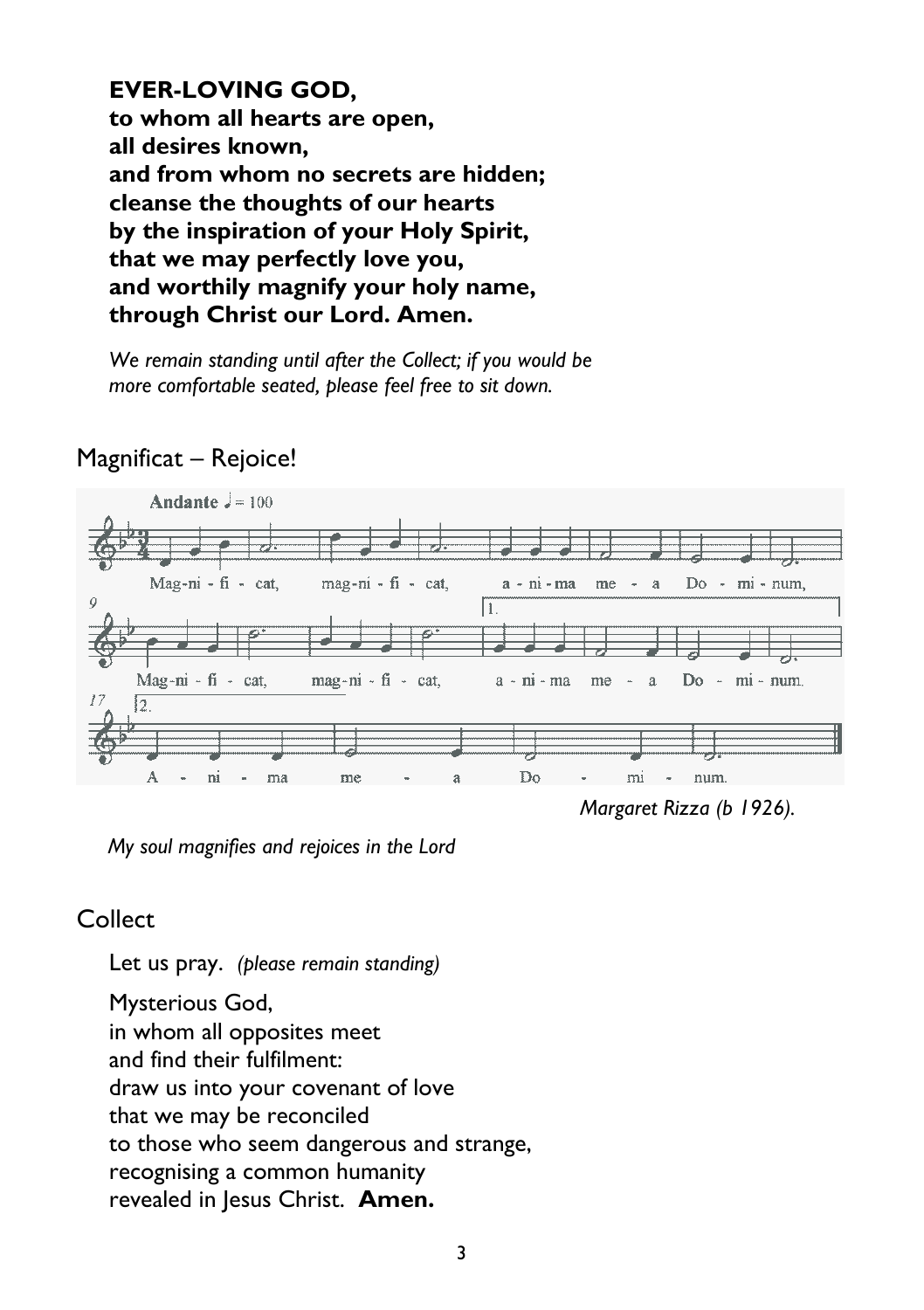Journeying together in Faith

*As young members prepare to leave for their groups, a prayer is offered.*

**May God guide each of us, whatever our age or experience, in the way of Christ – the love of God go with you. Amen.**

*Children, teenagers and group leaders set off.*

# Attending

Reading *(please take a seat)* – Daniel 3. 19 – 28, read by David Trickett

A reading from the book of Daniel.

THEN NEBUCHADNEZZAR was so filled with rage against Shadrach, Meshach, and Abednego that his face was distorted. He ordered the furnace heated up seven times more than was customary, <sup>20</sup> and ordered some of the strongest guards in his army to bind Shadrach, Meshach, and Abednego and to throw them into the furnace of blazing fire. <sup>21</sup> So the men were bound, still wearing their tunics, their trousers, their hats, and their other garments, and they were thrown into the furnace of blazing fire. <sup>22</sup> Because the king's command was urgent and the furnace was so overheated, the raging flames killed the men who lifted Shadrach, Meshach, and Abednego. <sup>23</sup> But the three men, Shadrach, Meshach, and Abednego, fell down, bound, into the furnace of blazing fire.

<sup>24</sup> Then King Nebuchadnezzar was astonished and rose up quickly. He said to his counsellors, 'Was it not three men that we threw bound into the fire?' They answered the king, 'True, O king.' <sup>25</sup> He replied, 'But I see four men unbound, walking in the middle of the fire, and they are not hurt; and the fourth has the appearance of a god.' <sup>26</sup> Nebuchadnezzar then approached the door of the furnace of blazing fire and said, 'Shadrach, Meshach, and Abednego, servants of the Most High God, come out! Come here!' So Shadrach, Meshach, and Abednego came out from the fire. <sup>27</sup> And the satraps, the prefects, the governors, and the king's counsellors gathered together and saw that the fire had not had any power over the bodies of those men; the hair of their heads was not singed, their tunics were not harmed, and not even the smell of fire came from them. <sup>28</sup>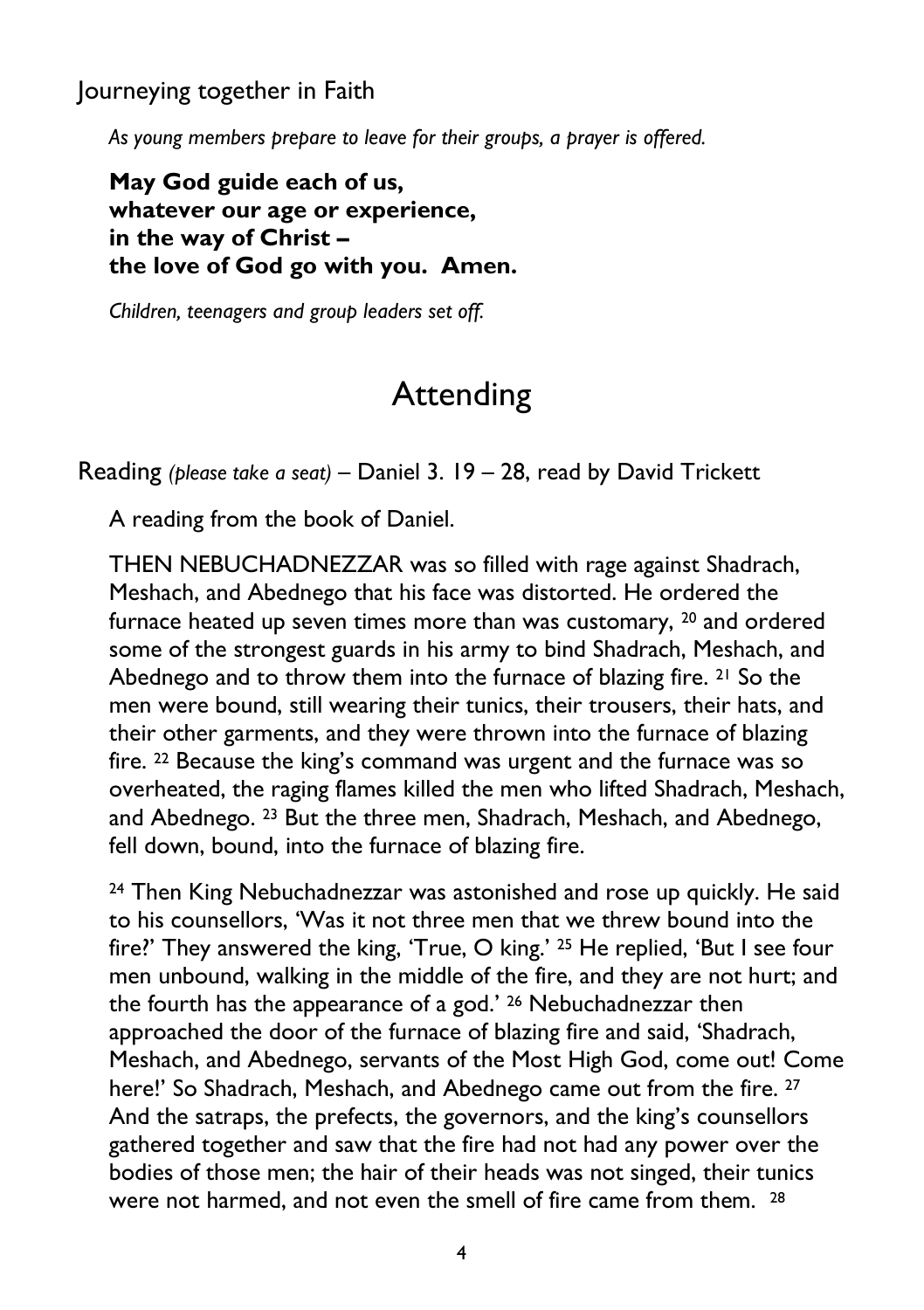Nebuchadnezzar said, 'Blessed be the God of Shadrach, Meshach, and Abednego, who has sent his angel and delivered his servants who trusted in him. They disobeyed the king's command and yielded up their bodies rather than serve and worship any god except their own God.

Let us listen for the word of the Lord.

*A time of quietness for reflection (approximately 1 minute).*

# Benedictus – A Song of Liberation



PRAISE THE LORD, praise the Lord,

*Refrain*

God has sent a Saviour who is strong, and he will set us free.

*Refrain*

He promised this to Abraham so long ago,

and he has kept his word.

He promised he would make us free from fear and safe from harm; then we could live in peace with him for ever.

*Refrain*

John the Baptist walked before the Lord:

He prepared the way for him to go.

He was the man who showed us Christ had come – come to forgive us all our sins.

*Refrain*

God is gentle, God is kind, he leads us from the dark, so that the brightness of his light can shine upon us all day long and guide us on the way of peace.

*Refrain*

Praise the Lord, praise the Lord.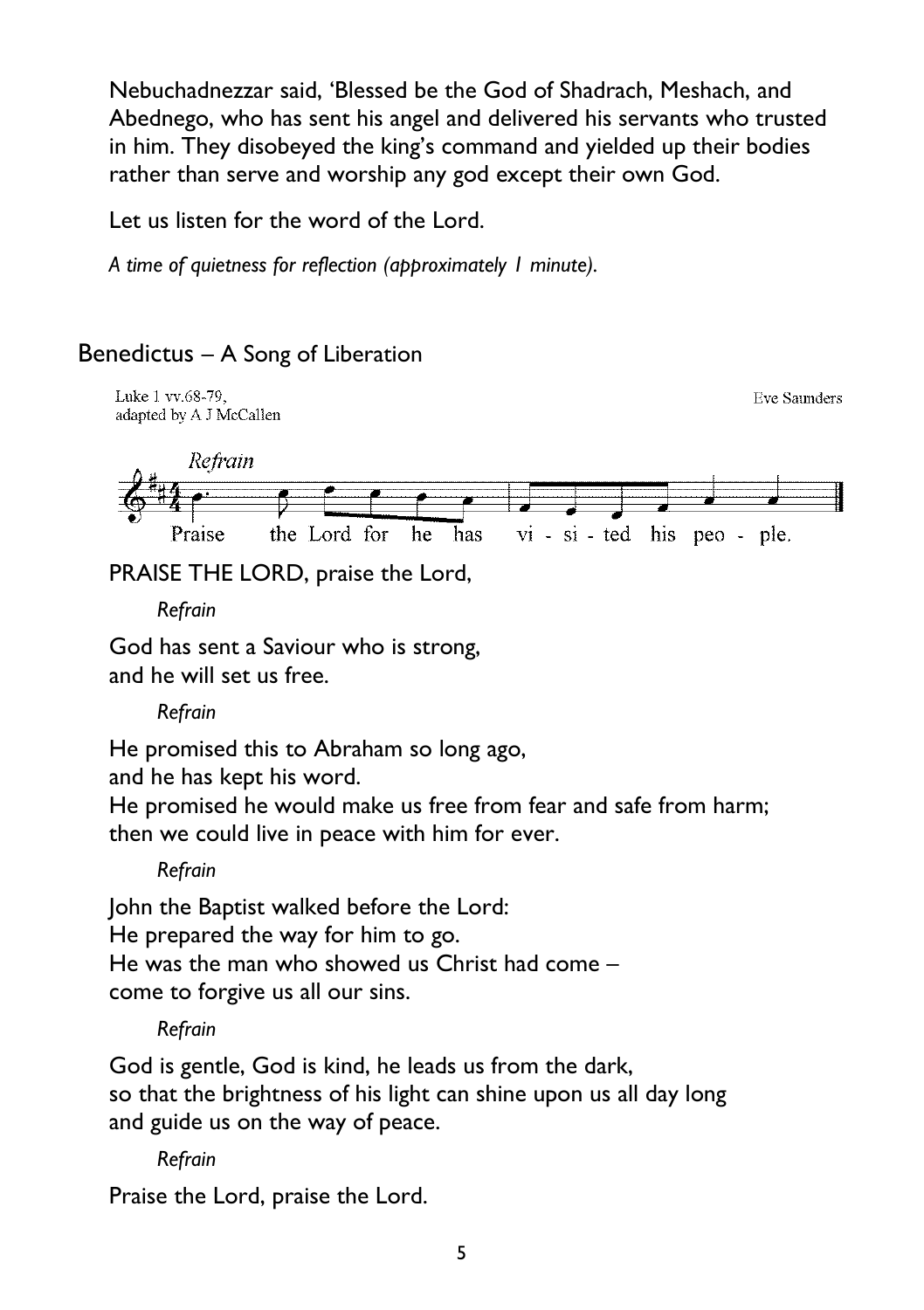Gospel – Luke 15. 11 – 24.

*The good news is proclaimed from the heart of the worshipping community.*

Hear the Gospel of our Lord Jesus Christ according to Luke. **Glory to you, O Lord.**

THEN JESUS said, 'There was a man who had two sons. <sup>12</sup> The younger of them said to his father, 'Father, give me the share of the property that will belong to me.' So he divided his property between them. <sup>13</sup> A few days later the younger son gathered all he had and travelled to a distant country, and there he squandered his property in dissolute living. <sup>14</sup> When he had spent everything, a severe famine took place throughout that country, and he began to be in need. <sup>15</sup> So he went and hired himself out to one of the citizens of that country, who sent him to his fields to feed the pigs. <sup>16</sup> He would gladly have filled himself with the pods that the pigs were eating; and no one gave him anything. <sup>17</sup> But when he came to himself he said, 'How many of my father's hired hands have bread enough and to spare, but here I am dying of hunger! <sup>18</sup> I will get up and go to my father, and I will say to him, 'Father, I have sinned against heaven and before you; <sup>19</sup> I am no longer worthy to be called your son; treat me like one of your hired hands.'' <sup>20</sup> So he set off and went to his father. But while he was still far off, his father saw him and was filled with compassion; he ran and put his arms around him and kissed him. <sup>21</sup> Then the son said to him, 'Father, I have sinned against heaven and before you; I am no longer worthy to be called your son.' <sup>22</sup> But the father said to his slaves, 'Quickly, bring out a robe – the best one – and put it on him; put a ring on his finger and sandals on his feet. <sup>23</sup> And get the fatted calf and kill it, and let us eat and celebrate; <sup>24</sup> for this son of mine was dead and is alive again; he was lost and is found!' And they began to celebrate.

This is the Gospel of the Lord. **Praise to you, O Christ.**

Anniversary Sermon – The Rev'd Canon John Giles.

*Having set up the Anglican Chaplaincy at the newly-established University of East Anglia and completing his first incumbency at the parish of Kidbrooke in the Diocese of Southwark, John arrived at St Mark's in 1979 and ministered here, whilst also serving as an Industrial Chaplain, until 1987 when he was appointed a Canon Residentiary at Sheffield Cathedral. From there, John returned to Southwark to be Vicar of Lee before entering retirement. The sermon is followed by a time of quietness for reflection (approximately 1 minute).*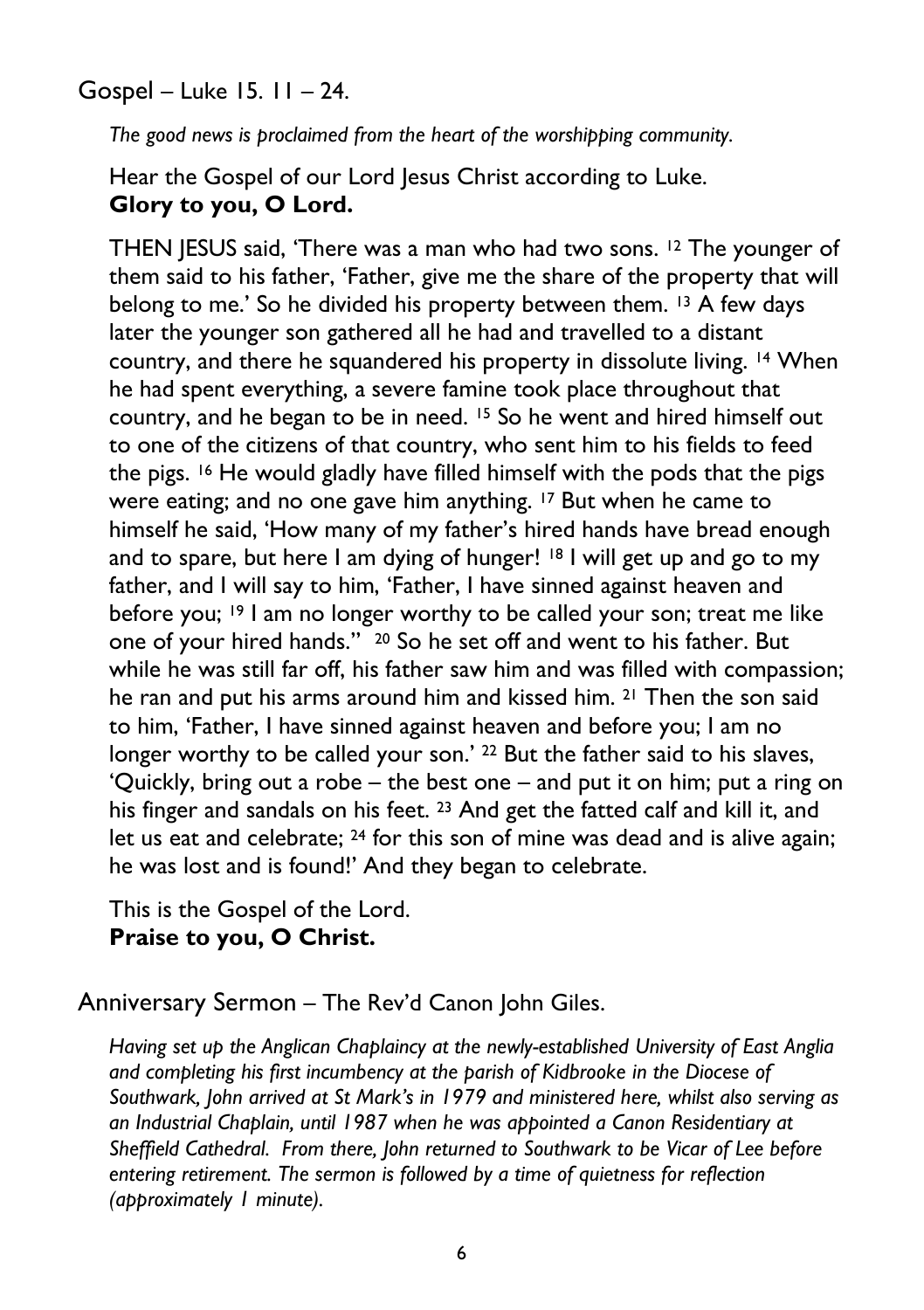Prayers of Solidarity & Concern, led by Caroline Fisher

*The following chant may be sang before and after the intercessions.*

Through our lives and by our prayers, your kingdom come. *John L Bell (b 1949).*

*One of these or another set of biddings and responses is used.*

| Your kingdom come.<br>Your will be done. | God of our yearning.<br>We seek you. |
|------------------------------------------|--------------------------------------|
| God of justice, truth and love.          | Ever-beckoning God.                  |
| <b>Inspire us with your Spirit</b>       | We seek your presence                |
| to let your Kingdom come. Amen.          | and will serve you. Amen.            |

Prayers of Penitence & Forgiveness

Hear the teaching of Christ: you shall love the Lord your God with all your heart and with all your soul and with all your mind and with all your strength.

This is the first commandment. And the second is this: You shall love your neighbour as yourself.

In the light of Christ's teaching and in the strength of God's forgiveness, let us acknowledge our wrongdoing and failure.

*Silence for preparation.*

# **GRACIOUS GOD,**

**when we have failed to walk in the way of your commandments or to heed the cry of those in need, when our words and actions have caused suffering to others or diminished ourselves, set us free from past wrongs and liberate us for the service of Christ. Amen.**

May God's forgiveness be your freedom and God's wisdom be your guide. **Amen.**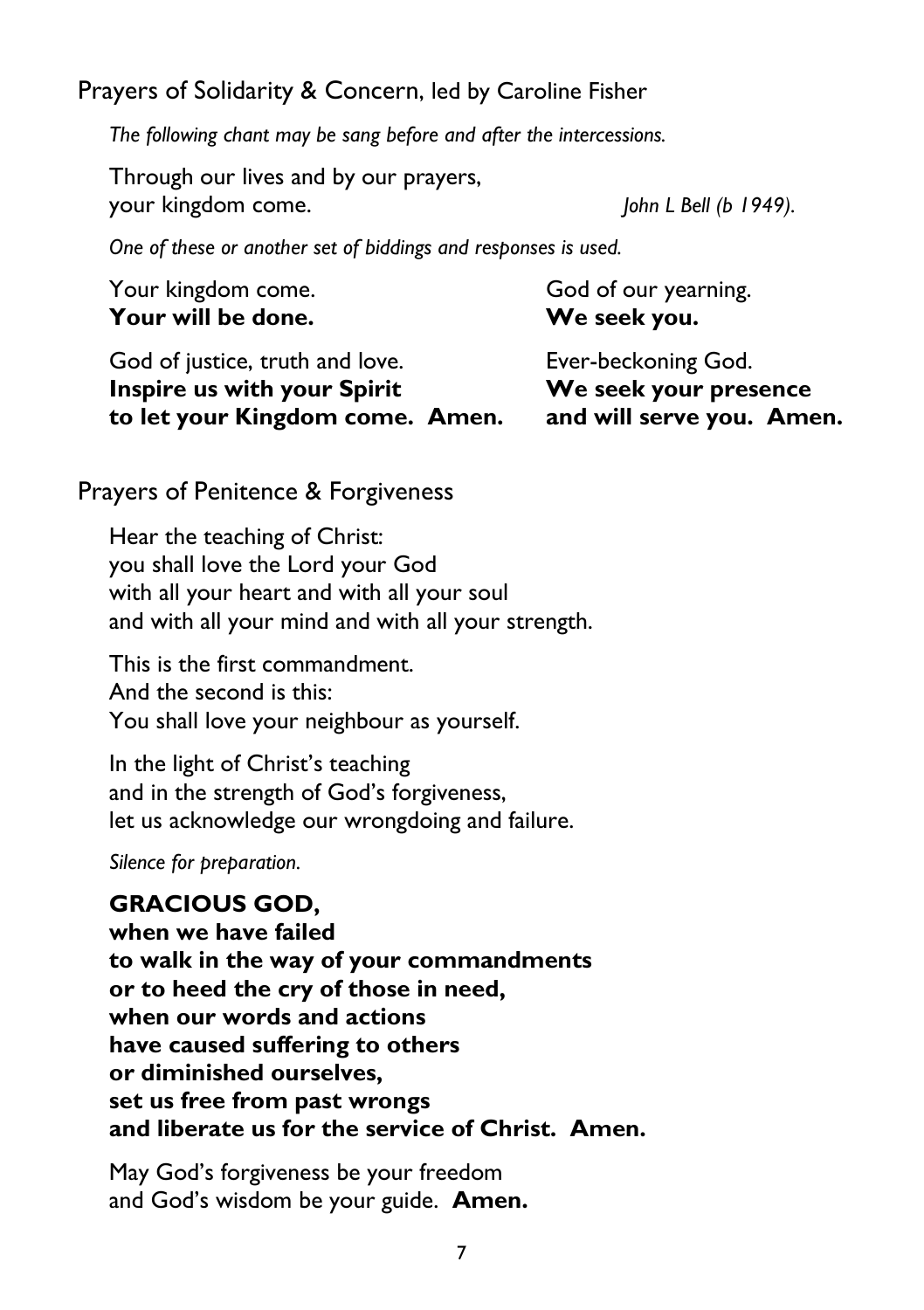Greeting of Peace *(please stand)*

We are the body of Christ. In the one Spirit we were all baptized into one body. Let us then pursue all that makes for peace and builds up our common life.

*1 Corinthians 12.12-13.*

The peace of the Lord be always with you. **And also with you.**

*We share Christ's peace with one another, especially with those who are unfamiliar or from whom we are estranged.*

# Hymn

*A collection is taken for the ministry of St Mark's. If you are a taxpayer, please place your gift in one of the yellow envelopes provided, writing your name and address on the front. If you leave the envelope blank, we are unable to reclaim tax under the 'Gift Aid' scheme. Thank you.*

GREAT GOD, your love has called us here, as we, by love for love were made. Your living likeness still we bear, though marred, dishonoured, disobeyed. We come, with all our heart and mind your call to hear, your love to find.

We come with self-inflicted pains of broken trust and chosen wrong, half-free, half-bound by inner chains, by social forces swept along, by powers and systems close confined, yet seeking hope for humankind.

Great God, in Christ you call our name and then receive us as your own, not through some merit, right or claim, but by your gracious love alone. We strain to glimpse your mercy seat and find you kneeling at our feet.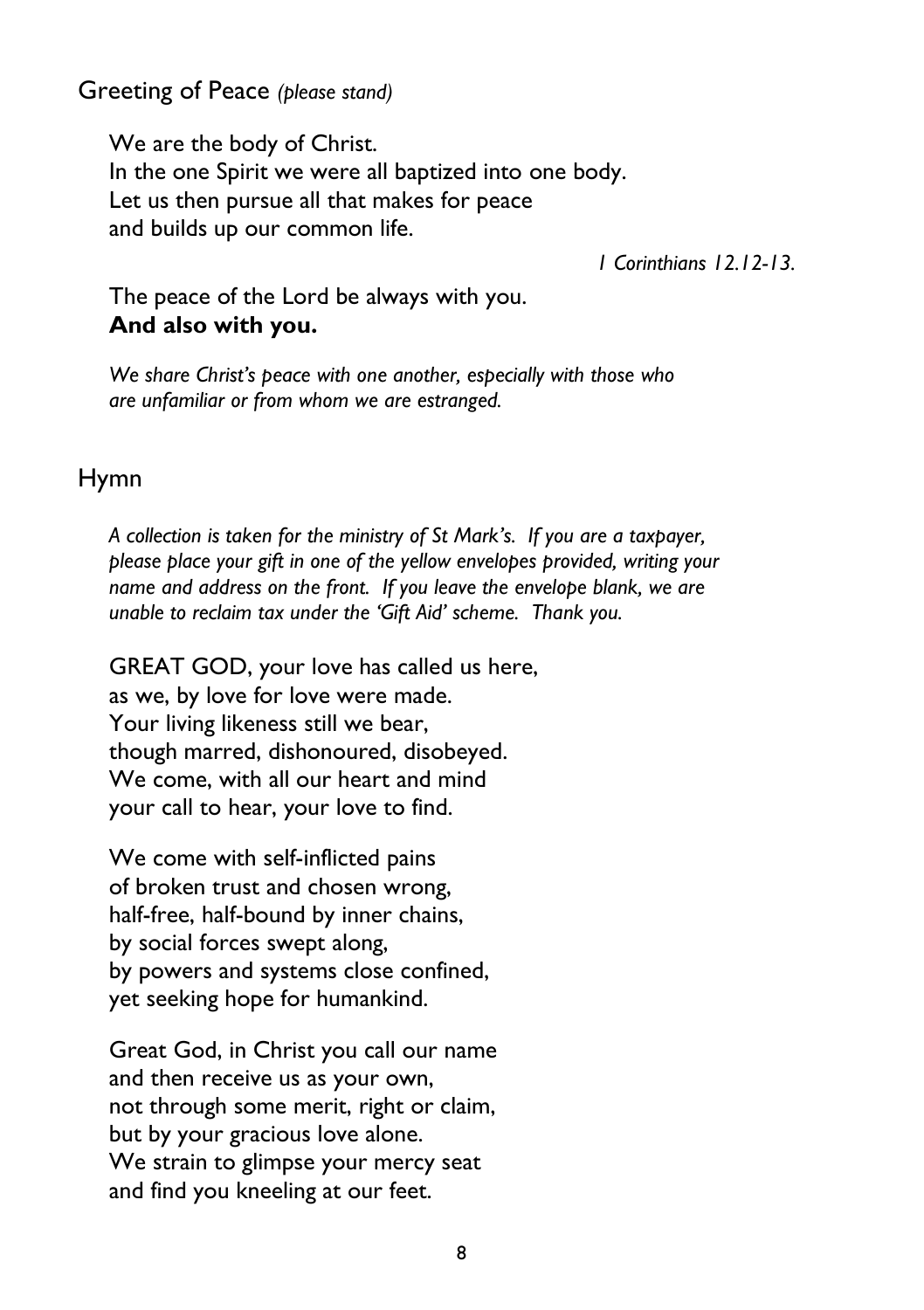Then take the towel, and break the bread, and humble us, and call us friends. Suffer and serve till all are fed, and show how grandly love intends to work till all creation sings, to fill all worlds, to crown all things.

Great God, in Christ you set us free your life to live, your joy to share. Give us your Spirit's liberty to turn from guilt and dull despair and offer all that faith can do while love is making all things new.

> *Brian Wren (b 1936). Tune: Melita.*

# **Communing**

### Preparation

*Tokens of our response to God, bread and wine, and the collection, are offered.*

Gather us in, O God: **From every age and outlook.**

Gather us in, O God: **From every creed and colour.**

Gather us in, O God: **From every circumstance and walk of life.**

Be found among us: **In the sharing of bread and wine, in the offering of friendship and service, in the openness of thankful hearts and outstretched hands, be found among us.**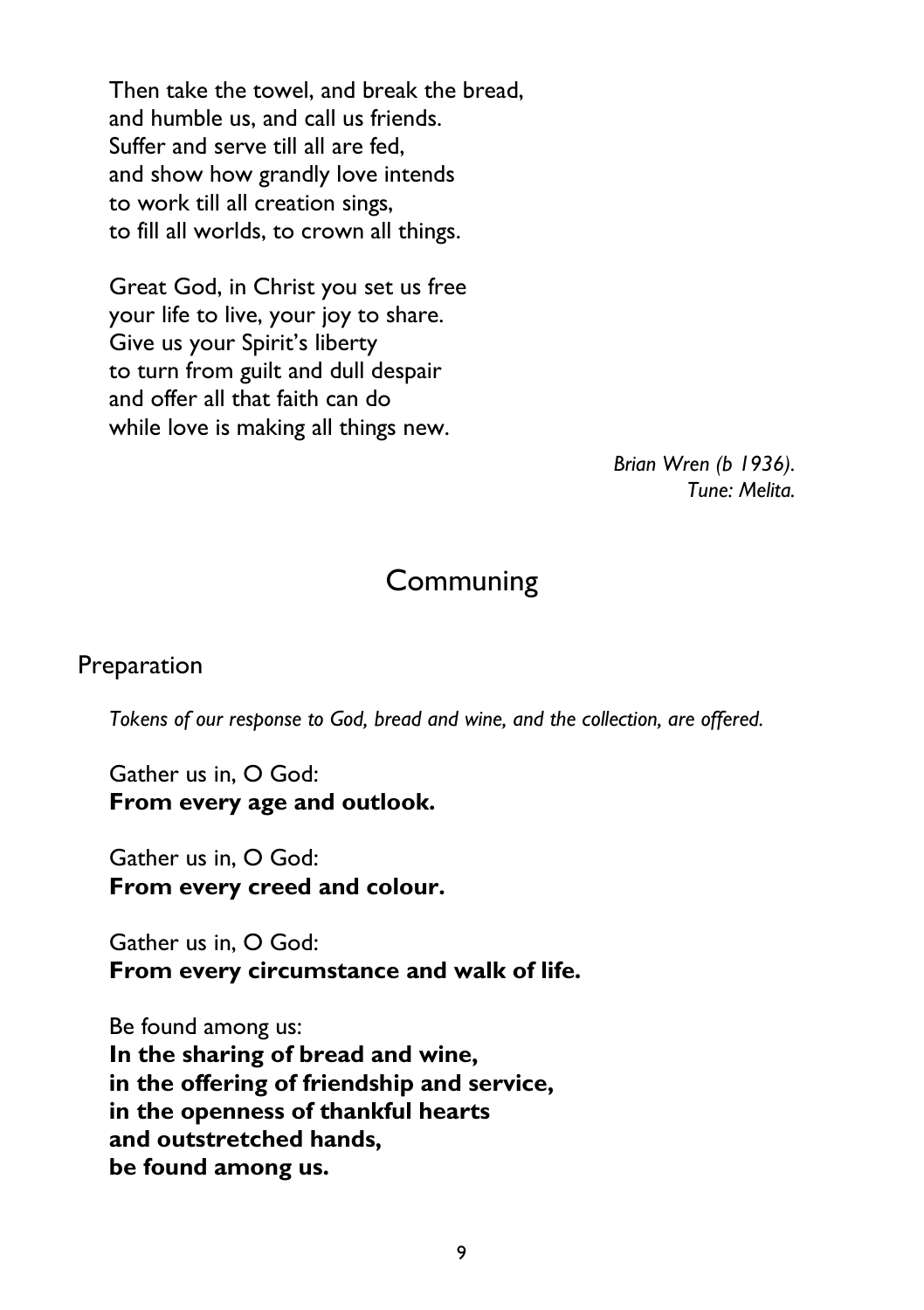# The Great Prayer of Thanksgiving

Let us pray. *(please sit or kneel)*

Ever-beckoning God, we thank you that in every age you are calling people to venture forth in faith – leaving behind the securities of self-interest in pursuit of justice, truth and peace.

We thank you that in Jesus your word has been fulfilled – through life, through death, through life beyond death – drawing humanity into your presence that all may find their integrity in you.

We thank you that through him we can approach this table, no matter who we are or where life has led us, no matter what our confusion or how deep our doubts.

And so we praise you with the faithful of every time and place who have struggled to embody your word and live out your wisdom, singing,

**Holy, holy, holy Lord, God of truth and love, heaven and earth are full of your glory. Hosanna in the highest.**

**Blessed is he, O blessed is he, who comes in the name of the Lord. Hosanna in the highest.**

> *Setting from 'St Anne's Mass,' by James Macmillan (b 1959).*

And now, in obedience to his command, it is our duty and our joy, to remember the night he gave himself up and was handed over to death.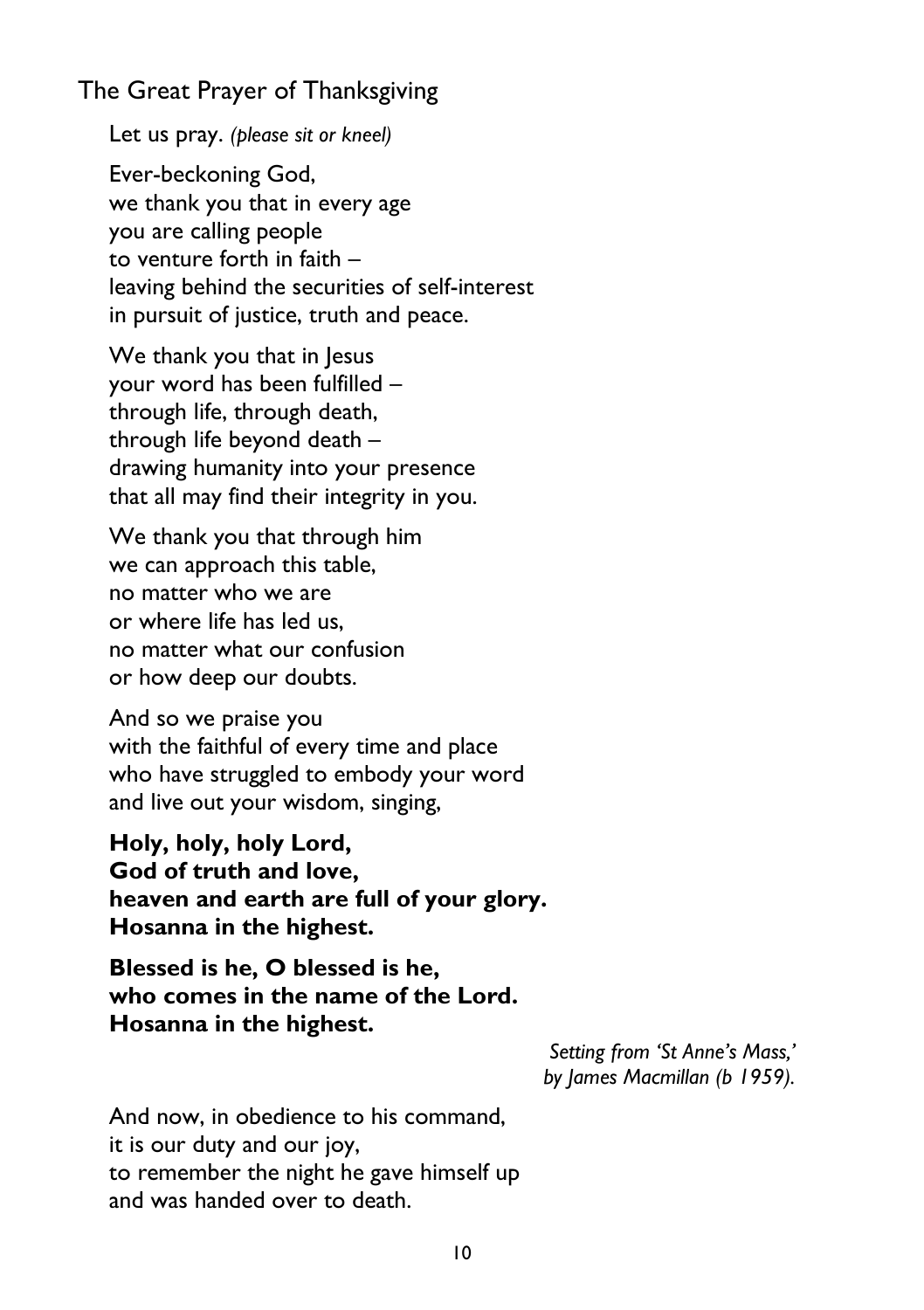One final time, among friends, gathered round a table, lesus took bread. and after giving you thanks, he broke it and offered it to them, saying, 'This is my body which is given for you; do this in remembrance of me'

Afterwards, he took the cup of wine, blessed it, and offered it to them, saying, 'This is my blood of the new covenant, which is shed for you and for many for the forgiveness of sins. Do this, as often as you drink it, in remembrance of me.'

As we remember his life, proclaim his death and celebrate his resurrection, may your Holy Spirit inspire this communion that all who share this bread and wine may feed on Christ and become one with him.

#### **Come, Holy Spirit, fill the hearts of your people and kindle in us the fire of your love. Amen.**

Lord's Prayer & Sharing in Communion

**OUR FATHER in heaven, hallowed be your name, your kingdom come, your will be done, on earth as in heaven. Give us today our daily bread. Forgive us our sins as we forgive those who sin against us. Lead us not into temptation but deliver us from evil. For the kingdom, the power and the glory are yours now and for ever. Amen.**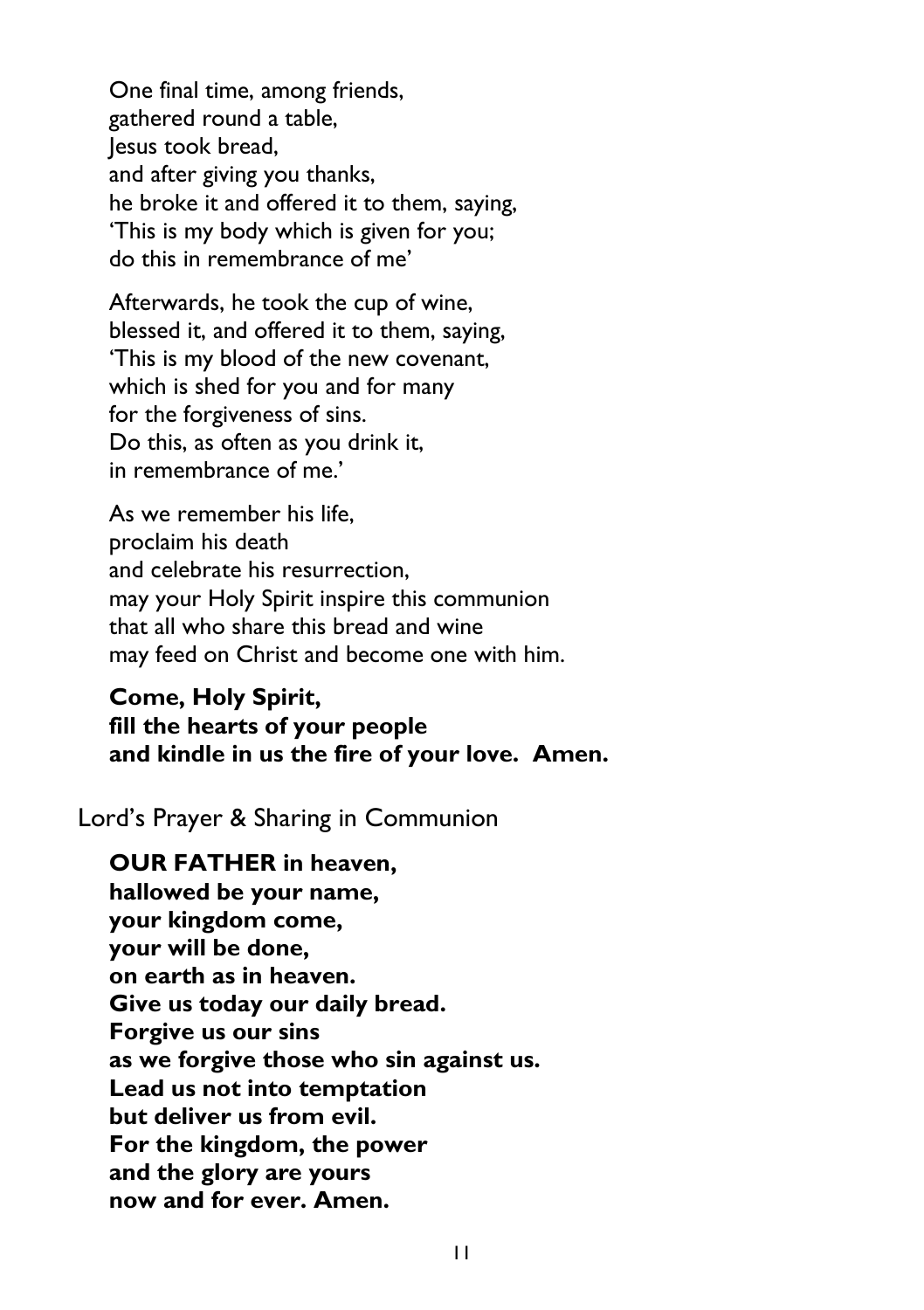*The bread is broken.*

We break this bread to share in the body of Christ. **Though we are many, we are one body, because we all share in one bread.**

*Words of invitation follow.*

Christ's table has been prepared and Christ is the one who beckons. Come take your place and feed on him.

*Everyone is invited to share in the communion through receiving the bread and wine or, if preferred, a prayer of blessing. Please approach the altar rail with those around you. Gluten-free bread rolls are used.*

*During administration, we sing together:*

Put peace into each other's hands and like a treasure hold it, protect it like a candle-flame, with tenderness enfold it.

Put peace into each other's hands with loving expectation; be gentle in your words and ways, in touch with God's creation.

Put peace into each other's hands like bread we break for sharing; look people warmly in the eye: our life is meant for caring.

As at communion, shape your hands into a waiting cradle; the gift of Christ receive, revere, united round the table.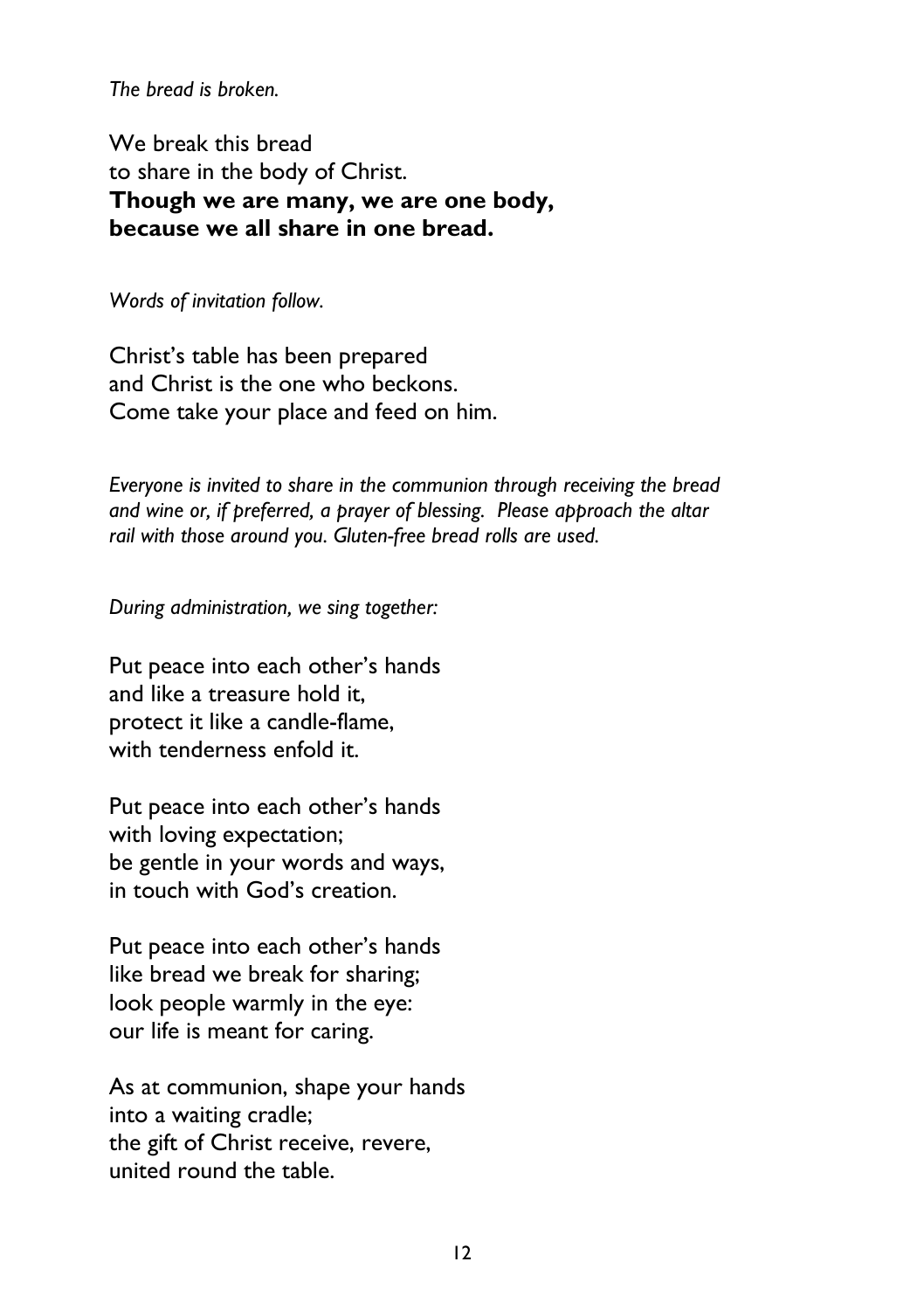Put Christ into each other's hands, he is love's deepest measure; in love make peace, give peace a chance and share it like a treasure.

> *Fred Kaan (1929-2009). Tune: Saint Columba.*

*Afterwards, the choir will sing a setting of Psalm 121 by H Walford Davies (1869-1941).*

*At the conclusion, silence is shared.*

# Venturing

Prayers of Commitment

Let us pray.

**GOD of our pilgrimage, you have led us to the living water and fed us on the bread of life: refresh and sustain us by your Spirit as we go forth on our journey, in the companionship of Christ and in the service of your kingdom. Amen.**

Announcements

#### Blessing

Go forth in peace: let the wisdom of God guide your way, let the compassion of Christ be your gift to the world, let the fire of the Spirit be your inspiration;

and the blessing of God, Creator, Christ and Sacred Spirit rest upon you and all whom you love, both living and departed, now and always. **Amen.**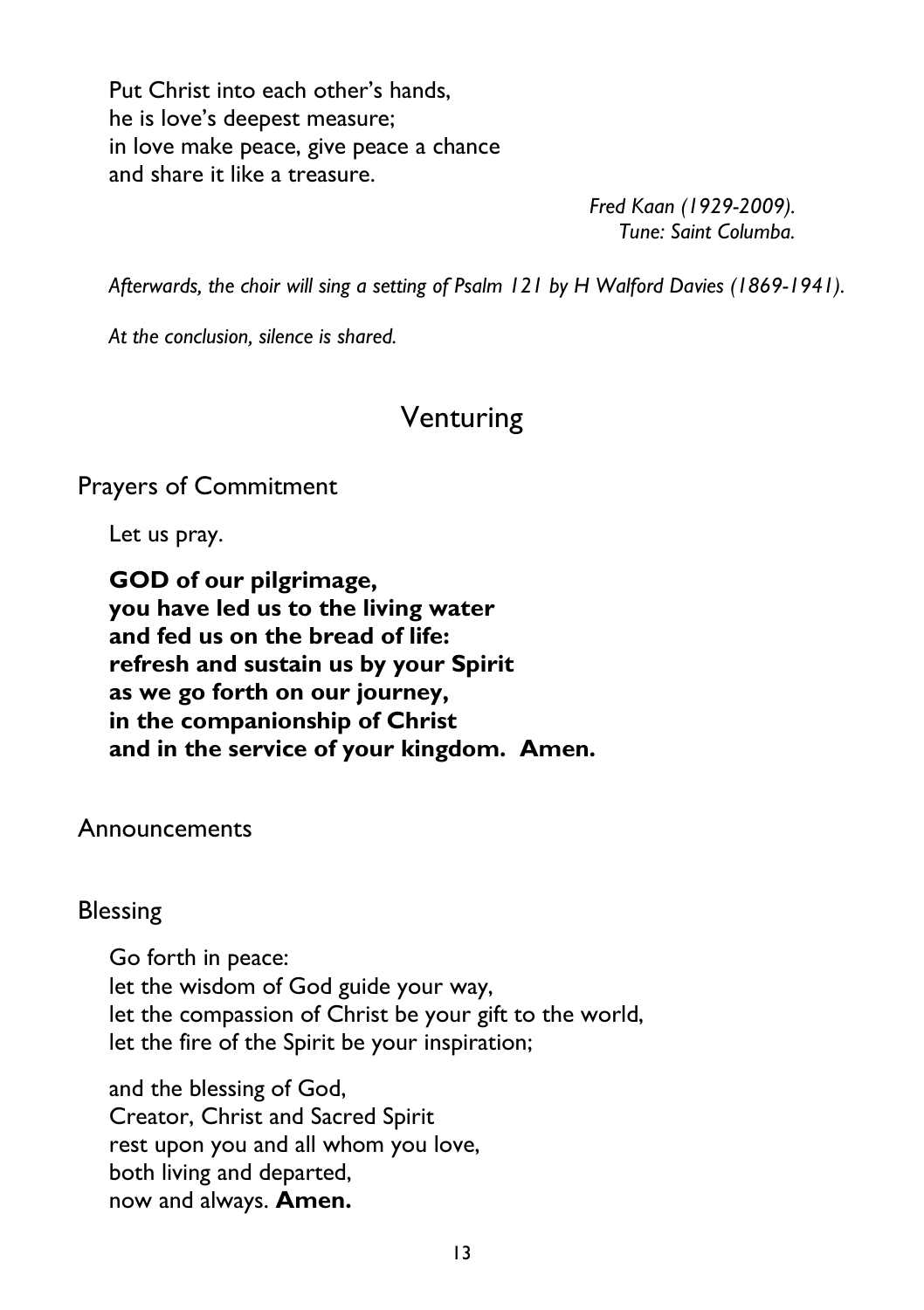Hymn

GOD OF FREEDOM, God of justice, you whose love is strong as death, you who saw the dark of prison, you who knew the price of faith – touch our world of sad oppression with your Spirit's healing breath.

Rid the earth of torture's terror, you whose hands were nailed to wood; hear the cries of pain and protest, you who shed the tears and blood – move in us the power of pity restless for the common good.

Make in us a captive conscience quick to hear, to act, to plead; make us truly sisters, brothers of whatever race or creed – teach us to be fully human, open to each other's needs.

> *Shirley Erena Murray (b 1931). Tune: Regent Square*

Commission *(please face the back of church)*

Lord Jesus Christ, you have put your life in our hands. **Now we put our lives in yours.**

Go in peace to love and serve the Lord. **In the name of Christ Amen.**

*Organ Voluntary*